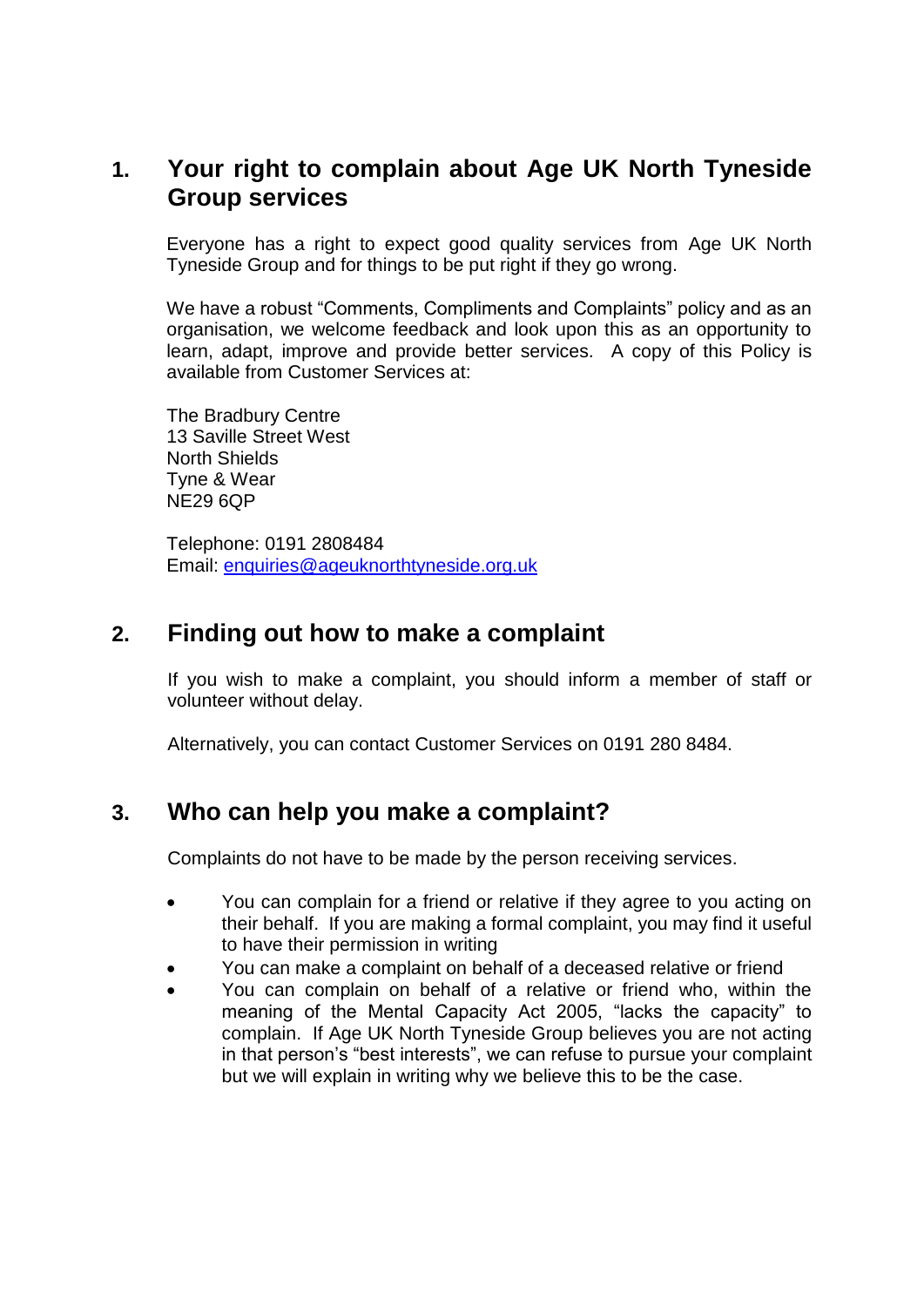### 4. **Support to help you raise concerns or make a complaint**

You can ask for help and guidance on how to make a complaint by contacting any of the organisations below:-

#### **Local Independent Advocacy Service**

Your local Independent Advocacy Service can be a great source of advice and support. You can contact them direct on 0191 2596662, or by email at info@iant.org.uk. You can also visit their website at www.iane.org.uk

#### **Citizens Advice Bureau**

Your local Citizens Advice Bureau can also be a great source of advice and support. You can contact them direct on 0191 2704485 or 0844 4991198 or visit their website at www.citizensadvice.org.uk/index/getadvice/bureau

#### **Healthwatch**

Local Healthwatch may also offer free independent information or advice about how to make a comment about local services. You can contact your Local Healthwatch on 0191 2635321 or by email at info@healthwatchnorthtyneside.co.uk. You can also visit their website at www.healthwatchnorthtyneside.co.uk

#### **Different Formats and Languages**

**Text Relay -** If you have problems with your hearing or speech, then you can you can also contact us via [Text Relay](http://www.textrelay.org/). Text Relay is a service run by the Royal National Institute for the Deaf (RNID). It helps deaf, deaf-blind, hard of hearing and speech-impaired people make and receive calls to and from hearing people by.

To make a Text Relay Direct call with a textphone dial '18001' before the full phone number and Text Relay Direct will connect a Text Relay Assistant into the call if needed.

To make a Text Relay Direct call with a standard phone dial '18002' before the full national phone number.

**Relay Assist** - provides the same facilities as the standard 1800X access to Text Relay Direct but with a Text Relay Assistant setting up the call and assisting with the conversation. Please note there is a charge for this service.

To use Relay Assist dial:

- $\cdot$  0870 240 9598 for textphone users.
- 0870 240 5152 for standard phone users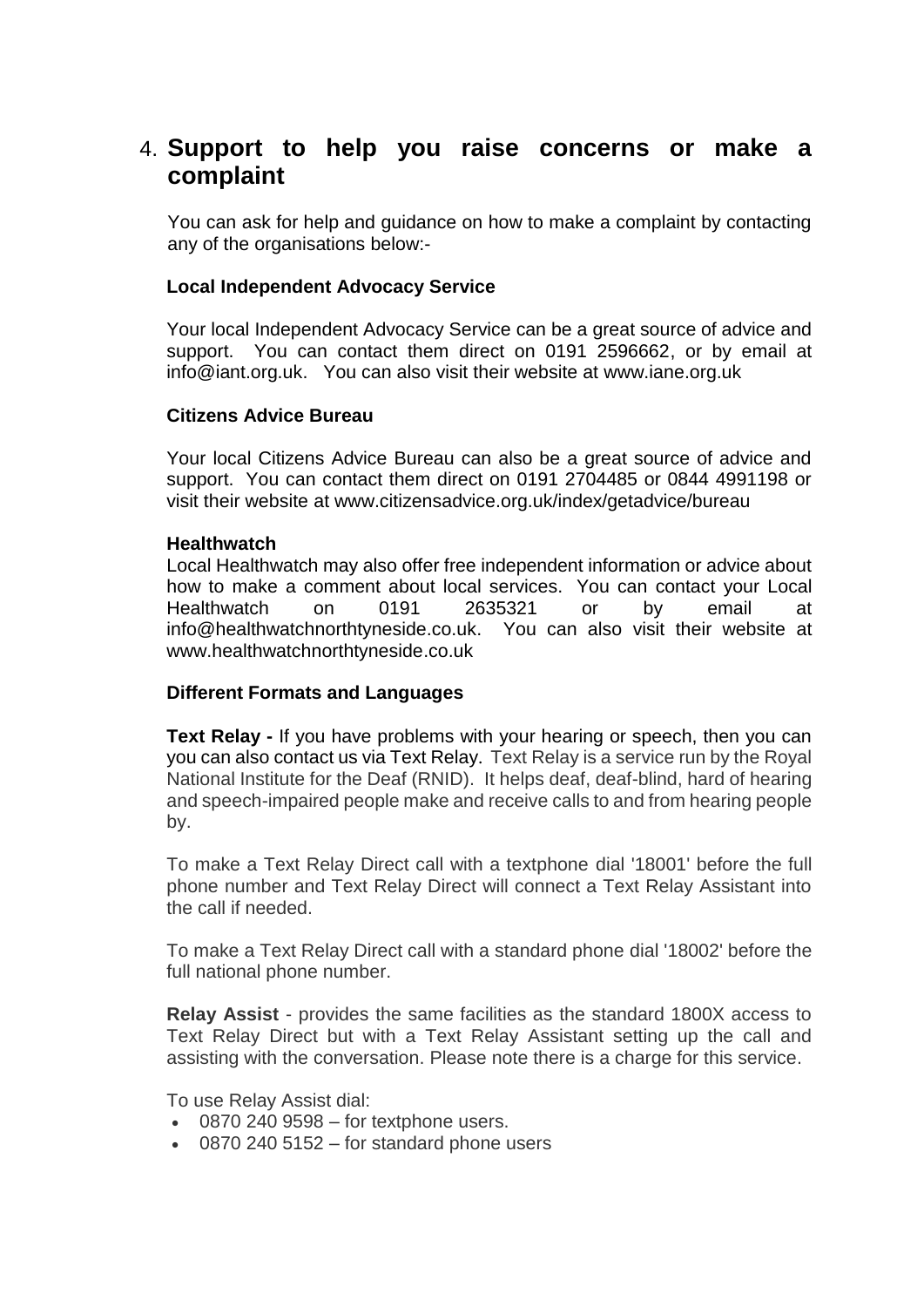**Interpreters** – North Tyneside Council can also put you in touch with an **Interpreting Service** who offer a confidential and impartial service to help overcome the communication barrier between deaf people and hearing people. It is available to any resident of North Tyneside who requires support to communicate with a hearing or deaf person. For more information contact 0191 6432999 or email **[interpreters.BSL@northtyneside.gov.uk](mailto:interpreters.BSL@northtyneside.gov.uk)**

**Requesting a Language Interpreter** – Newcastle Interpreting Service offer face to face interpreting or telephone interpreting on demand 24/7 365 days per year. You can contact them on 0191 6531002 or by email at nis@language-empire.com.

# **5. Time limits for making a complaint**

You should make a complaint as soon as possible. Complaints should normally be made within 1 month of the date of the event that you are complaining about, or as soon as the matter first came to your attention.

The time limit can sometimes be extended (so long as it's still possible to investigate the complaint). An extension might be possible, for instance in situations where it would have been difficult for you to complain earlier, for example, when you were grieving or undergoing trauma.

## **6. Worries about complaining directly to Age UK North Tyneside**

If your service is being provided by Age UK North Tyneside Group on behalf of North Tyneside Council, you can discuss your complaint with them by contacting:

Adult Social Care Contact Centre North Tyneside Council Quadrant Silverlink North Cobalt Business Park North Tyneside NE27 0BY

Telephone: 0191 643 2777 / Out of hours: 0191 200 6800

Or if your service is a care service you can contact:

#### **Care Quality Commission (CQC)**

The Care Quality Commission is a national organisation independent of Age UK North Tyneside Group and they can be contacted at:-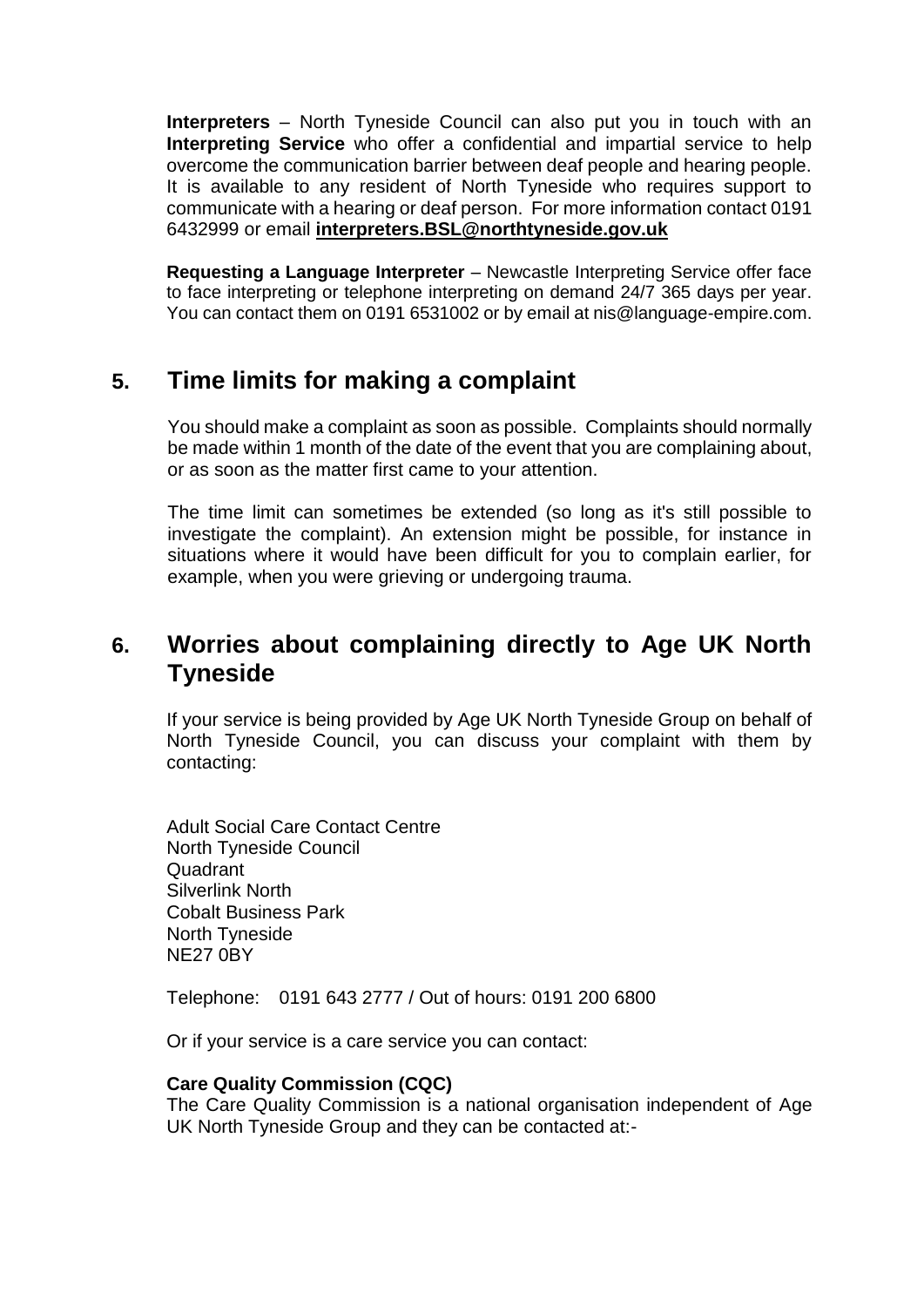CQC National Customer Service Centre **Citygate Gallowgate** Newcastle-upon-Tyne NE1 4PA

Telephone: 03000 61 61 61 Email: [enquiries.northeastern@cqc.org.uk](mailto:enquiries.northeastern@cqc.org.uk)

### **7. What to consider before making a complaint**

If you decide to make a complaint, it is important to consider what you want to happen. Are you content with an apology, do you want action to be taken against a member of staff, or do you want a change to the system? Whatever action you are seeking, make this clear.

### **8. Expressing your concerns or making a complaint**

### **Stage 1 : First try to resolve it informally**

Not all issues have to end up with a formal complaint. Sometimes it is enough to give feedback or leave a comment. We welcome feedback as it will help improve the quality of our services.

If you raise concerns at the time or as soon as possible after an event, it is more likely that things can be put right quickly and satisfactorily. Taking prompt action also prevents a situation from getting worse.

A staff member may be able to respond straight away or within days of an issue being drawn to their attention. A prompt acceptable response – such as an apology from the person concerned, assurance that steps are being taken to prevent something happening again, agreeing a better way to meet your own or a relative's needs or information from someone who is proving difficult to reach – could produce the outcome you want and prevent a situation escalating.

Before you make your complaint, make a note of the relevant events, dates, times, names and conversations, and include all necessary details. Your notes will also help you to remember all the details in the future.

Whether you decide to complain orally or in writing, try to make your explanations as short and clear as possible. Focus on the main issues, and leave out irrelevant details. If you can, talk through what you want to say with someone else, or ask them to read what you've written before you send it. If you complain in writing, keep a copy of everything you post, and make a note of when you sent it.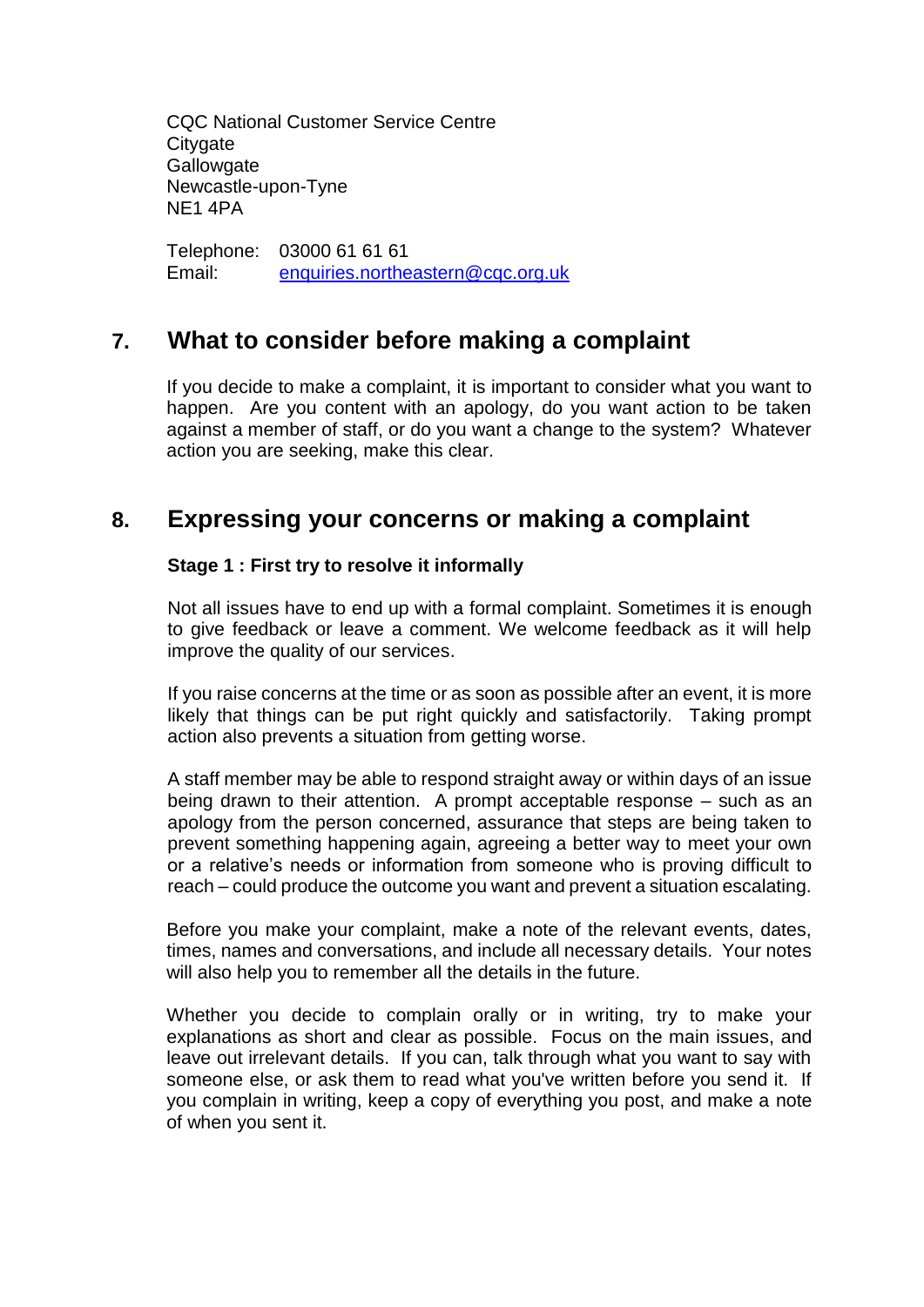### **Stage 2 : Making a formal complaint**

If you don't feel like you can solve issues informally, you may want to raise a formal complaint. This could be because you feel your concerns have not been adequately addressed by raising it informally; the seriousness of the issue warrants a wider investigation or the event you wish to complain about is in the past.

If this is the case, then you should write a letter or email us to make a formal complaint:-

Age UK North Tyneside Bradbury Centre 13 Saville Street West North Shields NE29 6QP

Telephone: 0191 280 8484 Email: [enquiries@ageuknorthtyneside.org.uk](mailto:enquiries@ageuknorthtyneside.org.uk)

You should provide as much information as possible to allow us to investigate your complaint, such as :-

- your name, address and telephone number
- name and contact details of anyone helping you with the complaint
- name and contact details of the provider you wish to complain about
- the factual details of your complaint (listing the main events and when they happened)
- why you think your previous complaint wasn't resolved to your satisfaction, and how this has caused you injustice
- details of the complaints you've already made and the outcome of their **investigations**
- copies of any relevant documents (it is usually helpful to number these and provide a list)

Don't forget to keep copies of everything you post or email, and make a note of when you send it.

### **9. What to expect when you make a complaint**

Any complaint you make about Age UK North Tyneside Group services will be acknowledged within 48 hours to let you know:

- How the complaint is to be handled
- How long any investigation is likely to take and how long you can expect to wait before you receive a reply
- How your complaint is progressing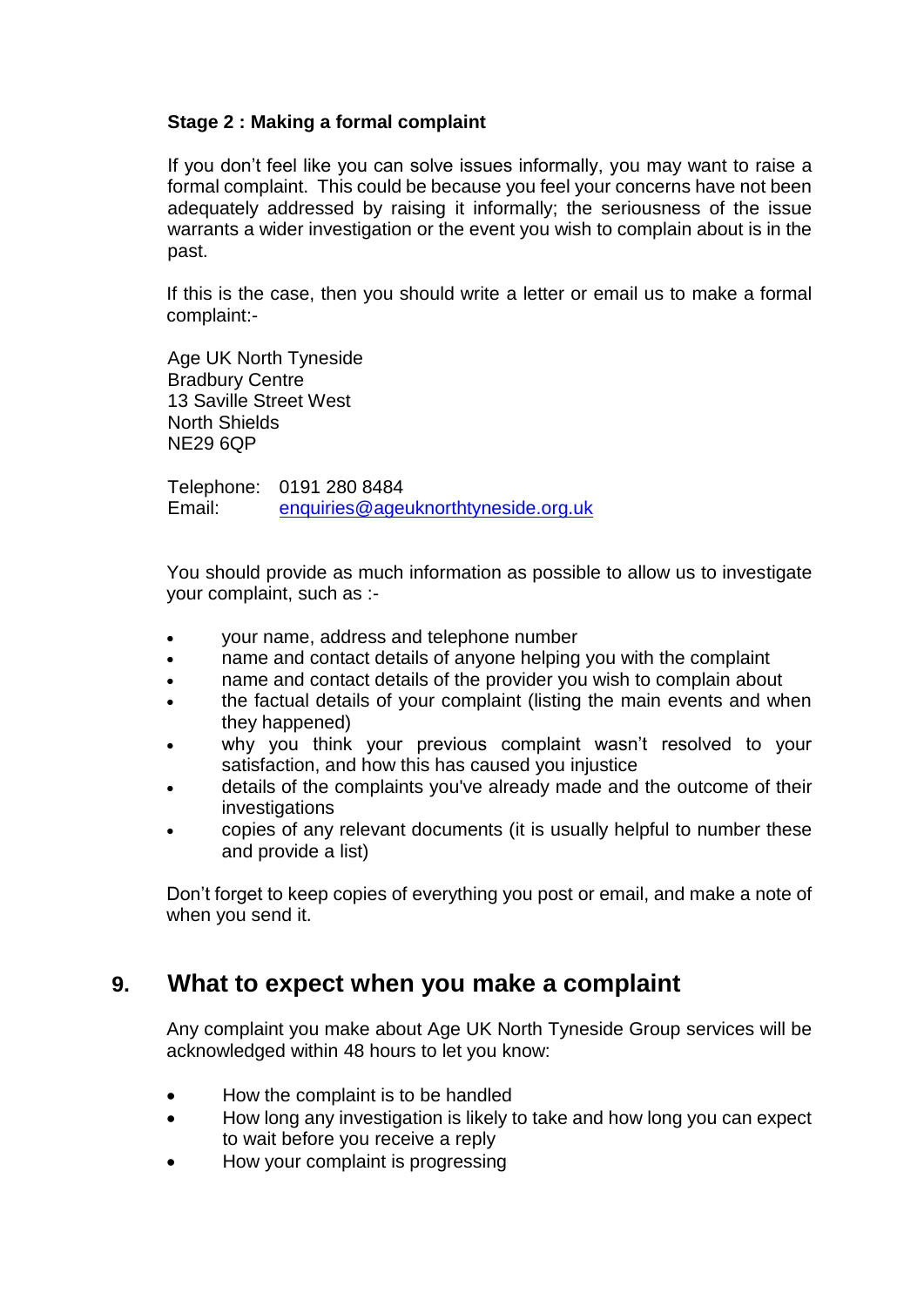- The outcome of any investigation with an explanation of the conclusions reached
- Confirmation that any action required as a result of investigating your complaint has been taken or is proposed to be taken

## **10. Acknowledging and pursuing your complaint**

Age UK North Tyneside Group will observe the following basic rules when handling your complaint :-

- Your complaint **will** be acknowledged orally or in writing **within 48 hours** of receipt
- If you do not send a written complaint, the person you speak to **will** send you a letter or email detailing their understanding of your complaint. This allows you to check they have understood it correctly.
- You will be offered the opportunity to discuss your complaint, at a mutually agreed time, by the person / letter acknowledging your complaint
- If the complaint can be answered without further investigation, we will respond to you within 7 working days
- If an investigation is required, you can expect it to be completed and to receive a response no longer than one month from the date your complaint was received. If we realise that it is going to be longer than that or longer than the timing agreed, you should be told why the delay is occurring and receive a response as soon as possible.

# **11. Investigating and responding to complaints**

**When your complaint is acknowledged, you will be offered the opportunity to discuss it and how it might be handled.** This can be a face to face meeting with the complaints manager or a phone call. Here you can :-

- Explain your complaint in your own words
- Outline what answers you are seeking and what you would like to happen if your complaint is upheld
- Hear what can realistically be achieved by investigating your complaint
- Discuss options for taking it forward, agreeing who to involve and deciding what type of investigation is most likely to deliver a satisfactory outcome
- Consider if support from a local independent advocacy service would be helpful
- Develop a plan of action and agree a timescale for completing the investigation and sending a response
- Agree how you would like to be kept informed of developments.